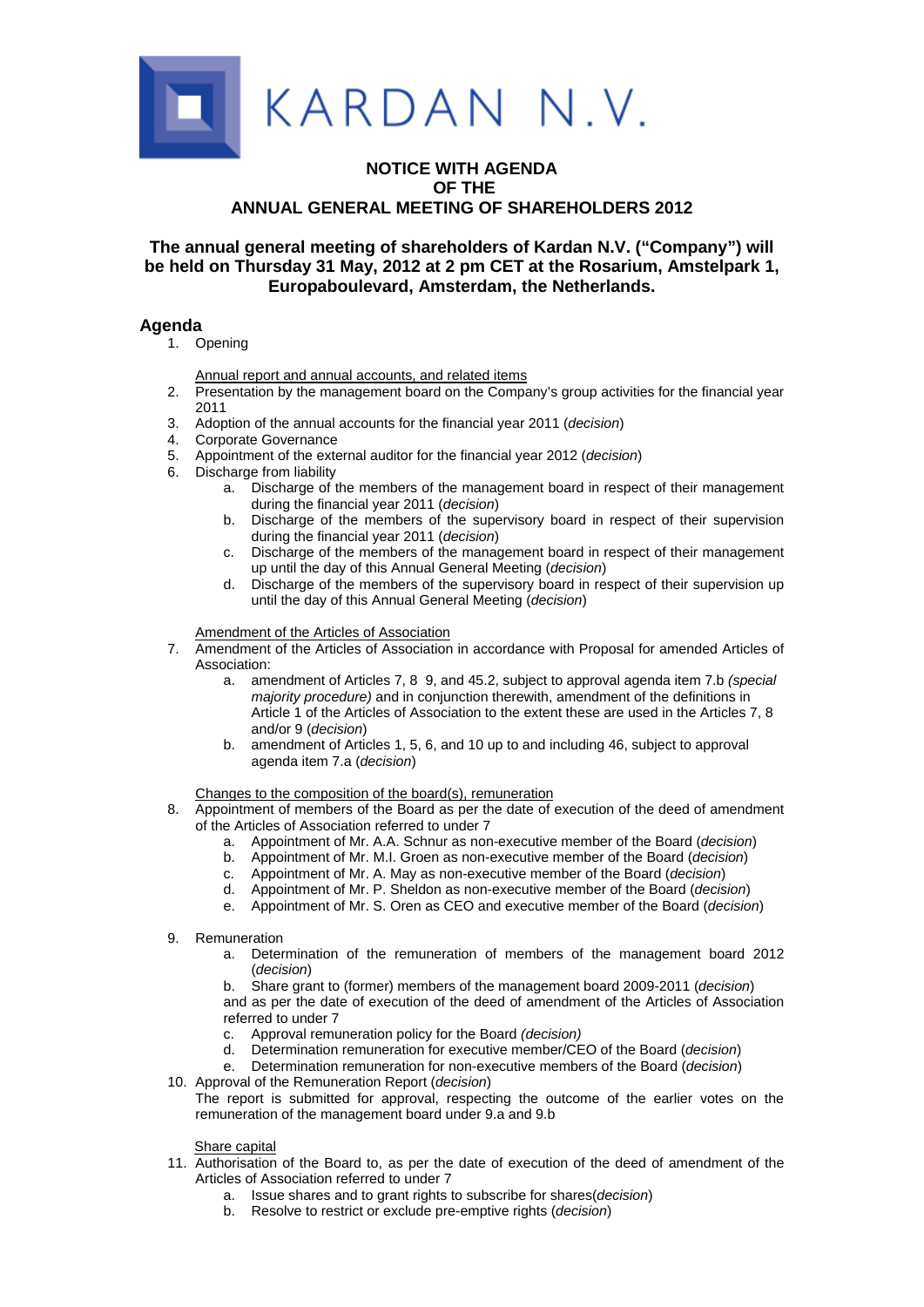

- 12. Authorisation of the Board to, as per the date of execution of the deed of amendment of the Articles of Association referred to under 7, resolve for the Company to acquire its own shares (*decision*)
- 13. Dividend Policy
- 14. Any other business
- 15. Closing

#### **If the resolutions set out above under 7.a and/or 7.b are not adopted by the General Meeting, the above mentioned agenda items will change as described below, and items 8a., 8b., 9c. will not be addressed:**

- 8. c. Appointment of Mr. A. May as member of the supervisory board (*decision*)
	- d. Appointment of Mr. P. Sheldon as member of the supervisory board (*decision*)
	- e. Appointment of Mr. S. Oren as CEO and member of the management board (*decision*)
- 9. d. Determination remuneration for a member of the management board/CEO *(decision)*
- e. Determination remuneration for members of the supervisory board *(decision)* 11. Authorisation of the management board, subject to the approval of the supervisory board, to
	- a. Issue shares and to grant rights to subscribe for shares(*decision*)
	- b. Resolve to restrict or exclude pre-emptive rights (*decision*)
- 12. Authorisation of the management board, subject to the approval of the supervisory board, to resolve for the Company to acquire its own shares (*decision*)

# **Available information**

As from today until the close of the meeting, the following documents are available for inspection on the Company website (www.kardan.nl) and copies are available free of charge by persons entitled to attend the meeting at the Company's offices at the addresses mentioned below and at the offices of ING Bank N.V., Bijlmerplein 888, Locatie-code/ Location code AMP L 02.007, 1102 MG Amsterdam, the Netherlands (fax number: +31 (0)20 – 563 6959 and email address: iss.pas.hbk@ing.nl):

- The agenda and the explanatory notes thereto;
- The annual report and annual accounts for the financial year 2011;
- The draft deed of amendment of the articles of association;
- A form of proxy for representation at the meeting (please refer to further instructions on the use of proxy below); and
- The total number of shares on issue and voting rights on the day hereof and on the Record Date (if changes took place).

The aforesaid documents will also be available at the annual general meeting of shareholders on **May 31, 2012** ("**General Meeting**").

On April 18, 2012 the total number of shares Kardan N.V. outstanding is 111,824,638 ordinary shares and the number of voting rights is 110,556,216.

# **Registration**

In accordance with the statutory record date as set out in the Dutch Civil Code, those who are registered on **May 3, 2012** ("**Record Date**"), after the processing of settlements on that date, in one of the registers as mentioned hereinafter and who have given notice of their wish to attend the meeting, in accordance with the following, will have the right to attend the General Meeting.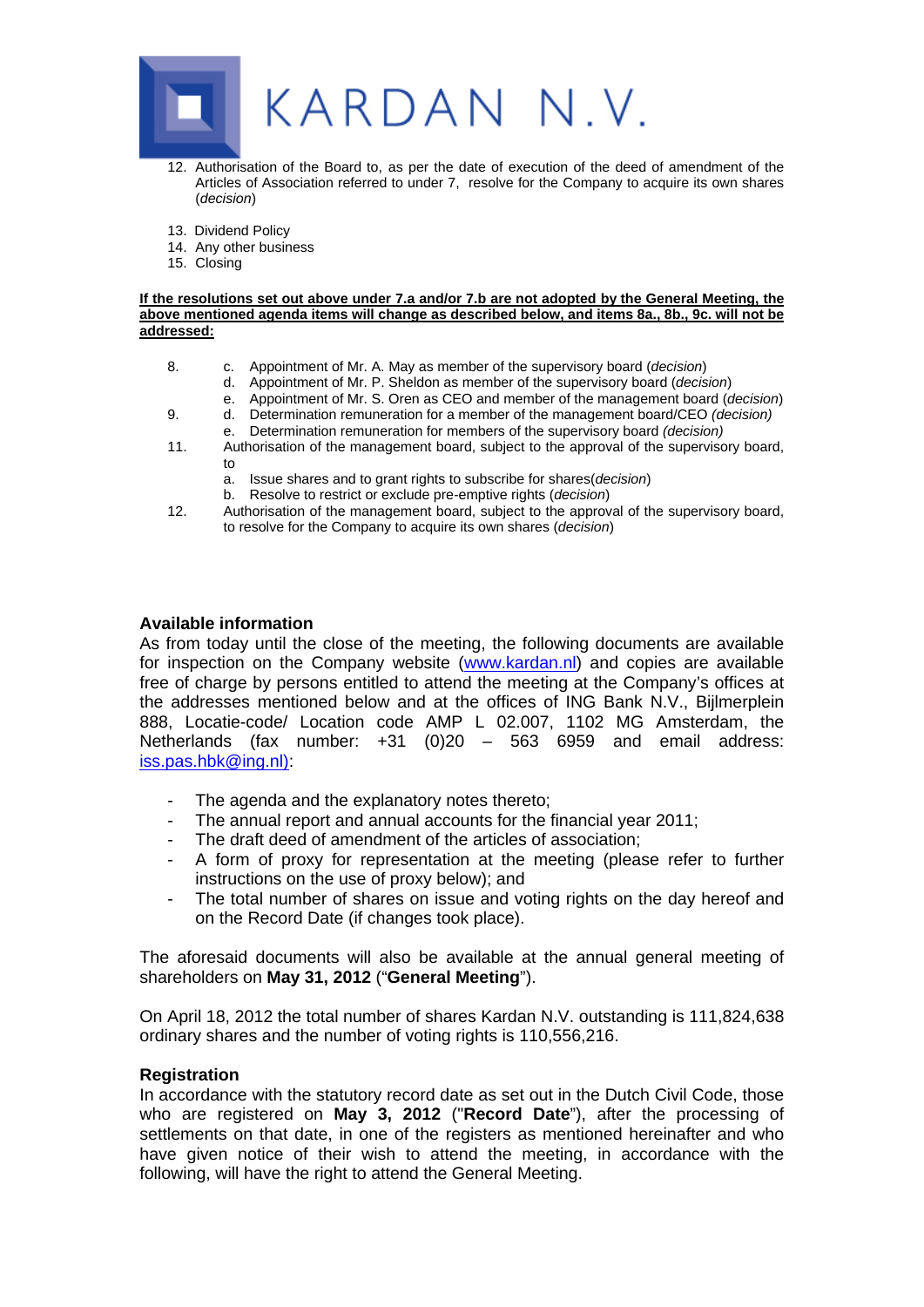

The registers, designated for registered shares, forming part of the collective depot ("*verzameldepot"*), are the registers administered by the institutions affiliated to Euroclear Netherlands ("*aangesloten instellingen*"). The register, designated for other registered shares, is the shareholders' register of the Company.

# **Holders of shares in the collective depot**

In order to obtain entry to the General Meeting and to be able to exercise the rights attached to shares forming part of the collective depot, the holders thereof must register by instructing their affiliated institution to - via ING Bank N.V. - provide the Company with a written declaration stating the name and the number of shares, which are and will be registered for the relevant shareholder on the Record Date. The written declaration is to be received by the Company at the address in the Netherlands mentioned below no later than **May 24 2012, at 6:00 pm CET**. Any restriction in connection with the registration of the shares on May 24, 2012 will be lifted on the next trading day of the shares. The registration receipt ("*registratiebewijs*") provided to the shareholder by the affiliated institution will serve as an attendance card, which must be handed in upon entrance to the General Meeting.

# **Holders of other registered shares**

In order to obtain entry to the General Meeting and to be able to exercise the rights attached to other registered shares, the holders thereof must confirm their attendance in writing to the Company. Their registration is to be received by the Company at the address in the Netherlands mentioned below no later than **May 24, 2012, at 6:00 pm CET.**

# **Holders of securities at TASE**

Holders of beneficial rights to registered shares that are being traded on the Tel Aviv Stock Exchange ("**TASE**") are requested to contact their local bank or broker in Israel, to receive a "Confirmation of Ownership" on the Record Date and this Confirmation of Ownership should be deposited at the address in Israel mentioned below no later than **May 24, 2012, at 5:00 pm (local Israeli time).** For more information about the procedure for the holders of beneficial rights to registered shares that are being traded on TASE please contact Mrs. Ayelet Weller, the Company's Secretary in Israel at the address in Israel mentioned below.

# **Proxy**

Shareholders (and other persons/entities entitled to attend the meeting) who wish to be represented at the General Meeting by a proxy shall register in accordance with what is stated above and shall deposit a written proxy dated after the Record Date (in the form as made available on the Company website), to be received by the Company in respect of (i) the holders of beneficial rights to registered shares that are being traded on TASE at the address in Israel mentioned below no later than **May 24, 2012, 5:00 pm (local Israeli time)** and (ii) all other shareholders (and all other persons/entities entitled to attend the General Meeting) at the address of the Company in the Netherlands mentioned below or at info@kardan.nl no later than **May 26, 2012, at 4:00 pm CET**.

# **Identification**

Shareholders and proxyholders who are entitled to attend the meeting shall be requested to submit the "registration receipt" (in the Netherlands) or the "Confirmation of Ownership" (in Israel), and show proof of identity prior to admission to the General Meeting. Without such documents, admission shall not be granted.